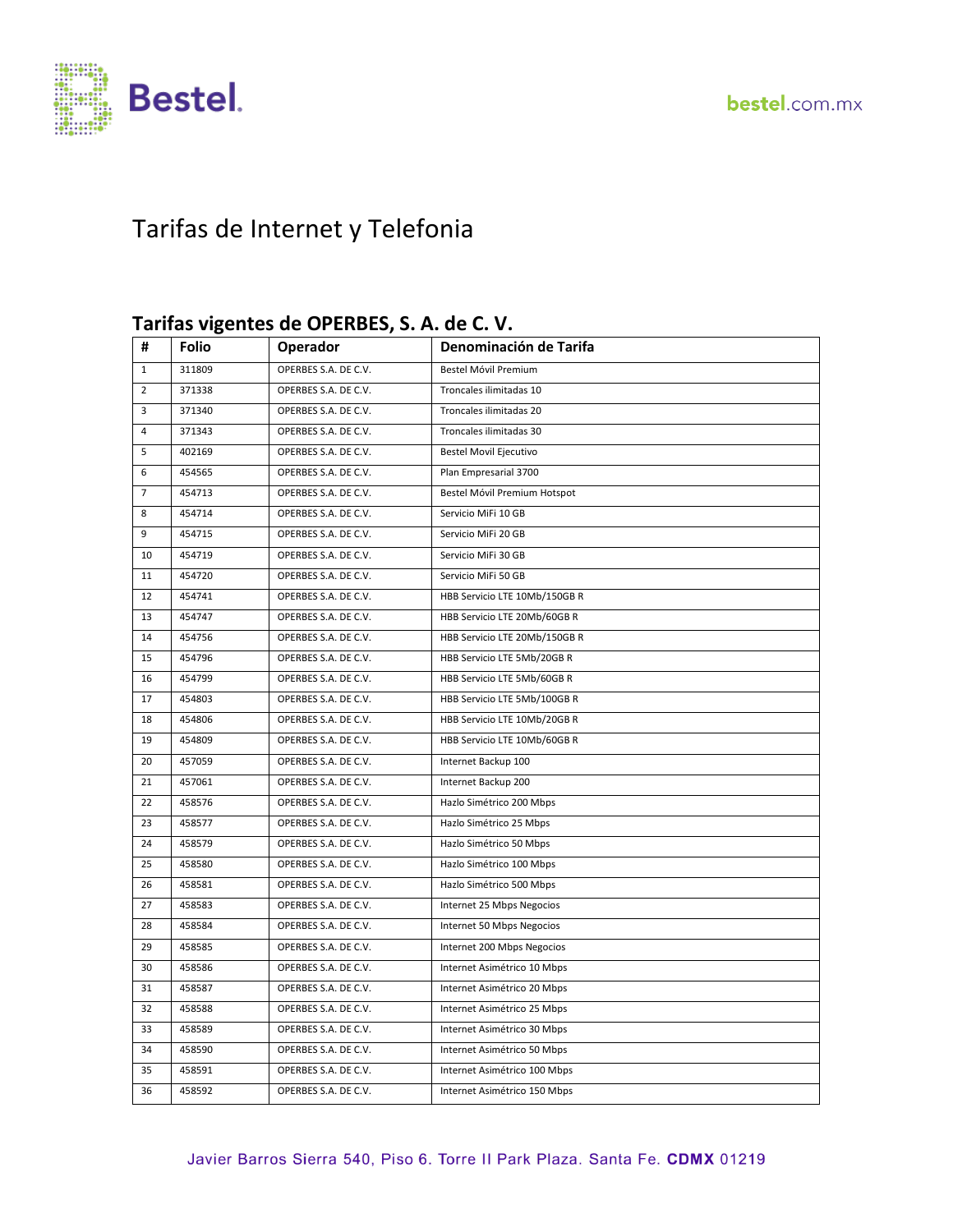

| 37 | 458593 | OPERBES S.A. DE C.V. | Internet Asimétrico 200 Mbps                                |
|----|--------|----------------------|-------------------------------------------------------------|
| 38 | 458594 | OPERBES S.A. DE C.V. | Internet Asimétrico 500 Mbps                                |
| 39 | 458595 | OPERBES S.A. DE C.V. | Internet Asimétrico 10 Mbps / Seguridad Perimetral Firewall |
| 40 | 458596 | OPERBES S.A. DE C.V. | Internet Asimétrico 50 Mbps / Seguridad Perimetral Firewall |
| 41 | 458597 | OPERBES S.A. DE C.V. | Internet Banda Ancha Sin Línea 10 Mbps                      |
| 42 | 458598 | OPERBES S.A. DE C.V. | Internet Banda Ancha Sin Línea 20 Mbps                      |
| 43 | 458599 | OPERBES S.A. DE C.V. | Internet Banda Ancha Sin Línea 35 Mbps                      |
| 44 | 458600 | OPERBES S.A. DE C.V. | Internet Banda Ancha Sin Línea 50 Mbps                      |
| 45 | 458601 | OPERBES S.A. DE C.V. | Internet Banda Ancha Sin Línea 100 Mbps                     |
| 46 | 458602 | OPERBES S.A. DE C.V. | Internet Banda Ancha Sin Línea 200 Mbps                     |
| 47 | 458624 | OPERBES S.A. DE C.V. | Internet Simétrico 10 Mb                                    |
| 48 | 458625 | OPERBES S.A. DE C.V. | Internet Simétrico 30 Mbps                                  |
| 49 | 458626 | OPERBES S.A. DE C.V. | Internet Simétrico 100 Mbps                                 |
| 50 | 458627 | OPERBES S.A. DE C.V. | Internet Simétrico 150 Mbps                                 |
| 51 | 458628 | OPERBES S.A. DE C.V. | Internet Simétrico 200 Mbps                                 |
| 52 | 458631 | OPERBES S.A. DE C.V. | Internet Negocio Simétrico 10 Mb                            |
| 53 | 458636 | OPERBES S.A. DE C.V. | Internet Negocio Simétrico 30 Mb                            |
| 54 | 458638 | OPERBES S.A. DE C.V. | Internet Negocio Simétrico 100 Mb                           |
| 55 | 458639 | OPERBES S.A. DE C.V. | Internet Negocio Simétrico 150 Mb                           |
| 56 | 458641 | OPERBES S.A. DE C.V. | Internet Negocio Simétrico 200 Mb                           |
| 57 | 458642 | OPERBES S.A. DE C.V. | Internet Asimétrico 10/2.5                                  |
| 58 | 458644 | OPERBES S.A. DE C.V. | Internet Asimétrico 20/5                                    |
| 59 | 458648 | OPERBES S.A. DE C.V. | Internet Asimétrico 200 2P + Video                          |
| 60 | 458650 | OPERBES S.A. DE C.V. | Internet Asimétrico 200 2P + Video Plus                     |
| 61 | 458656 | OPERBES S.A. DE C.V. | Internet Asimétrico 25 2P + Video Plus                      |
| 62 | 458657 | OPERBES S.A. DE C.V. | Internet Asimétrico 50 2P + Video Plus                      |
| 63 | 458735 | OPERBES S.A. DE C.V. | Internet Clean Pipe 2 Mbps                                  |
| 64 | 458740 | OPERBES S.A. DE C.V. | Internet Clean Pipe 4 Mbps                                  |
| 65 | 458742 | OPERBES S.A. DE C.V. | Internet Clean Pipe 6 Mbps                                  |
| 66 | 458743 | OPERBES S.A. DE C.V. | Internet Clean Pipe 8 Mbps                                  |
| 67 | 458746 | OPERBES S.A. DE C.V. | Internet Clean Pipe 10 Mbps                                 |
| 68 | 458747 | OPERBES S.A. DE C.V. | Internet Clean Pipe 20 Mbps                                 |
| 69 | 458753 | OPERBES S.A. DE C.V. | Internet Clean Pipe 30 Mbps                                 |
| 70 | 458754 | OPERBES S.A. DE C.V. | Internet Clean Pipe 40 Mbps                                 |
| 71 | 458756 | OPERBES S.A. DE C.V. | Internet Clean Pipe 45 Mbps                                 |
| 72 | 458758 | OPERBES S.A. DE C.V. | Internet Clean Pipe 50 Mbps                                 |
| 73 | 458760 | OPERBES S.A. DE C.V. | Internet Clean Pipe 60 Mbps                                 |
| 74 | 458762 | OPERBES S.A. DE C.V. | Internet Clean Pipe 70 Mbps                                 |
| 75 | 458764 | OPERBES S.A. DE C.V. | Internet Clean Pipe 80 Mbps                                 |
| 76 | 458766 | OPERBES S.A. DE C.V. | Internet Clean Pipe 90 Mbps                                 |
| 77 | 458772 | OPERBES S.A. DE C.V. | Internet Clean Pipe 100 Mbps                                |
| 78 | 458776 | OPERBES S.A. DE C.V. | Internet Clean Pipe 200 Mbps                                |
| 79 | 458786 | OPERBES S.A. DE C.V. | Internet Clean Pipe 300 Mbps                                |
| 80 | 458791 | OPERBES S.A. DE C.V. | Internet Clean Pipe 400 Mbps                                |
| 81 | 458795 | OPERBES S.A. DE C.V. | Internet Clean Pipe 500 Mbps                                |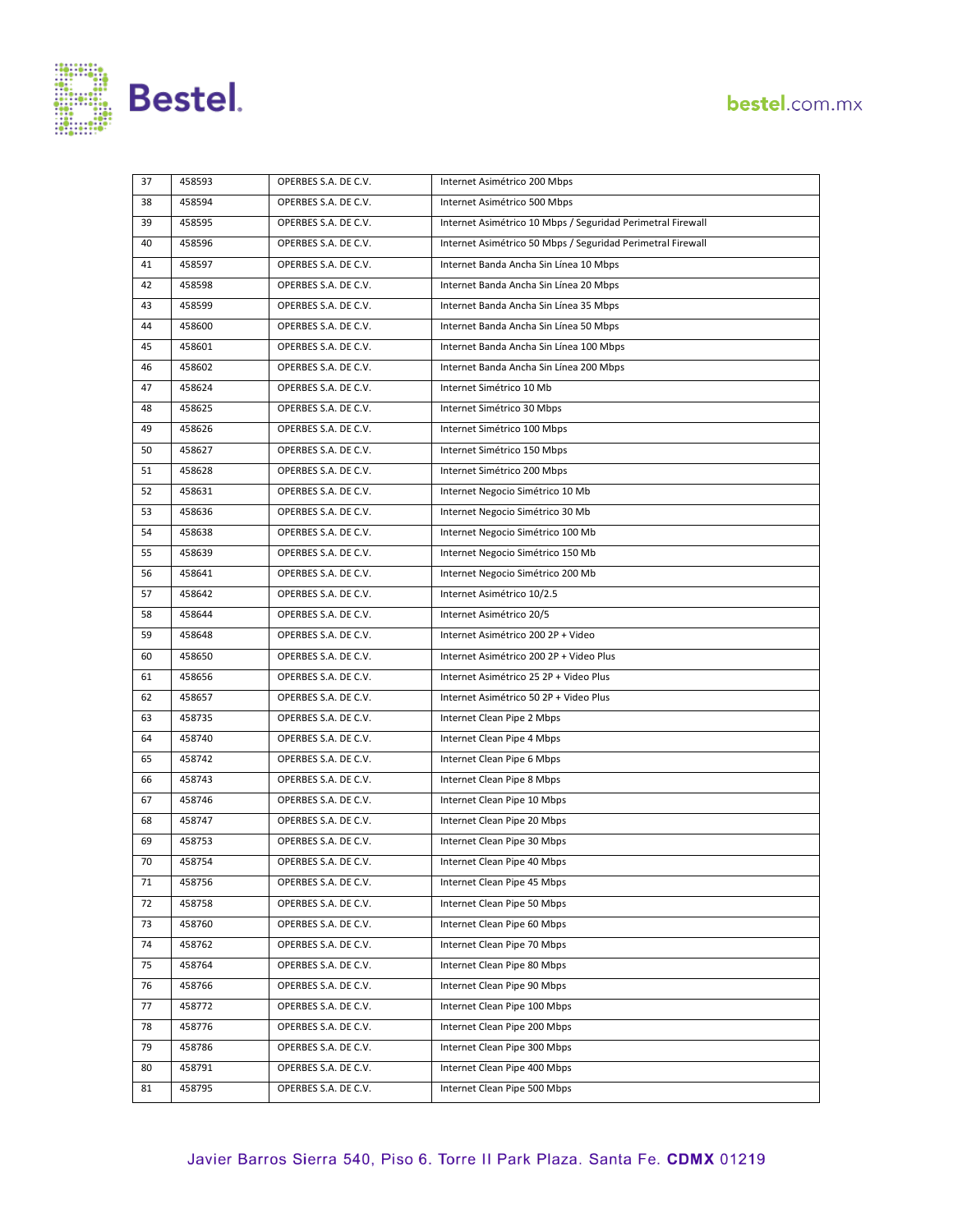

| 82  | 458799 | OPERBES S.A. DE C.V. | Internet Clean Pipe 600 Mbps                                |
|-----|--------|----------------------|-------------------------------------------------------------|
| 83  | 458800 | OPERBES S.A. DE C.V. | Internet Clean Pipe 700 Mbps                                |
| 84  | 458805 | OPERBES S.A. DE C.V. | Internet Clean Pipe 800 Mbps                                |
| 85  | 458809 | OPERBES S.A. DE C.V. | Internet Clean Pipe 900 Mbps                                |
| 86  | 458817 | OPERBES S.A. DE C.V. | Internet Clean Pipe 1 Gbps                                  |
| 87  | 458822 | OPERBES S.A. DE C.V. | Internet Clean Pipe 2 Gbps                                  |
| 88  | 458826 | OPERBES S.A. DE C.V. | Internet Clean Pipe 3 Gbps                                  |
| 89  | 458834 | OPERBES S.A. DE C.V. | Internet Clean Pipe 4 Gbps                                  |
| 90  | 458836 | OPERBES S.A. DE C.V. | Llamadas salientes a Números Locales y Nacionales Fijos     |
| 91  | 458841 | OPERBES S.A. DE C.V. | Internet Clean Pipe 5 Gbps                                  |
| 92  | 458844 | OPERBES S.A. DE C.V. | Minutos salientes a Números Celular Local y Nacional        |
| 93  | 458846 | OPERBES S.A. DE C.V. | Internet Clean Pipe 6 Gbps                                  |
| 94  | 458848 | OPERBES S.A. DE C.V. | Internet Clean Pipe 7 Gbps                                  |
| 95  | 458855 | OPERBES S.A. DE C.V. | Internet Clean Pipe 8 Gbps                                  |
| 96  | 458857 | OPERBES S.A. DE C.V. | Internet Clean Pipe 9 Gbps                                  |
| 97  | 458858 | OPERBES S.A. DE C.V. | Internet Clean Pipe 10 Gbps                                 |
| 98  | 458925 | OPERBES S.A. DE C.V. | Llamadas entrantes a números 800 No Geográficos             |
| 99  | 458926 | OPERBES S.A. DE C.V. | Minutos salientes a Números en Estados Unidos y Canadá      |
| 100 | 458928 | OPERBES S.A. DE C.V. | Minutos salientes a Números en Centroamérica y Caribe       |
| 101 | 458930 | OPERBES S.A. DE C.V. | Minutos salientes a Números en Sudamérica                   |
| 102 | 458933 | OPERBES S.A. DE C.V. | Minutos salientes a Números en el resto del mundo           |
| 103 | 458934 | OPERBES S.A. DE C.V. | Minutos salientes a Números en Europa África y Mediterráneo |
| 104 | 458955 | OPERBES S.A. DE C.V. | Minutos salientes a Números en Cuba                         |
| 105 | 459012 | OPERBES S.A. DE C.V. | Internet Dedicado 2 Mbps                                    |
| 106 | 459015 | OPERBES S.A. DE C.V. | Internet Dedicado 4 Mbps                                    |
| 107 | 459017 | OPERBES S.A. DE C.V. | Internet Dedicado 6 Mbps                                    |
| 108 | 459022 | OPERBES S.A. DE C.V. | Internet Dedicado 8 Mbps                                    |
| 109 | 459027 | OPERBES S.A. DE C.V. | Internet Dedicado 10 Mbps                                   |
| 110 | 459030 | OPERBES S.A. DE C.V. | Internet Dedicado 20 Mbps                                   |
| 111 | 459034 | OPERBES S.A. DE C.V. | Internet Dedicado 30 Mbps                                   |
| 112 | 459036 | OPERBES S.A. DE C.V. | Internet Dedicado 40 Mbps                                   |
| 113 | 459039 | OPERBES S.A. DE C.V. | Internet Dedicado 50 Mbps                                   |
| 114 | 459091 | OPERBES S.A. DE C.V. | Internet Dedicado 60 Mbps                                   |
| 115 | 459093 | OPERBES S.A. DE C.V. | Internet Dedicado 70 Mbps                                   |
| 116 | 459099 | OPERBES S.A. DE C.V. | Internet Dedicado 80 Mbps                                   |
| 117 | 459102 | OPERBES S.A. DE C.V. | Internet Dedicado 90 Mbps                                   |
| 118 | 459106 | OPERBES S.A. DE C.V. | Internet Dedicado 100 Mbps                                  |
| 119 | 459109 | OPERBES S.A. DE C.V. | Internet Dedicado 200 Mbps                                  |
| 120 | 459112 | OPERBES S.A. DE C.V. | Internet Dedicado 300 Mbps                                  |
| 121 | 459114 | OPERBES S.A. DE C.V. | Internet Dedicado 400 Mbps                                  |
| 122 | 459115 | OPERBES S.A. DE C.V. | Internet Dedicado 500 Mbps                                  |
| 123 | 459117 | OPERBES S.A. DE C.V. | Internet Dedicado 600 Mbps                                  |
| 124 | 459121 | OPERBES S.A. DE C.V. | Internet Dedicado 700 Mbps                                  |
| 125 | 459124 | OPERBES S.A. DE C.V. | Internet Dedicado 800 Mbps                                  |
| 126 | 459126 | OPERBES S.A. DE C.V. | Internet Dedicado 900 Mbps                                  |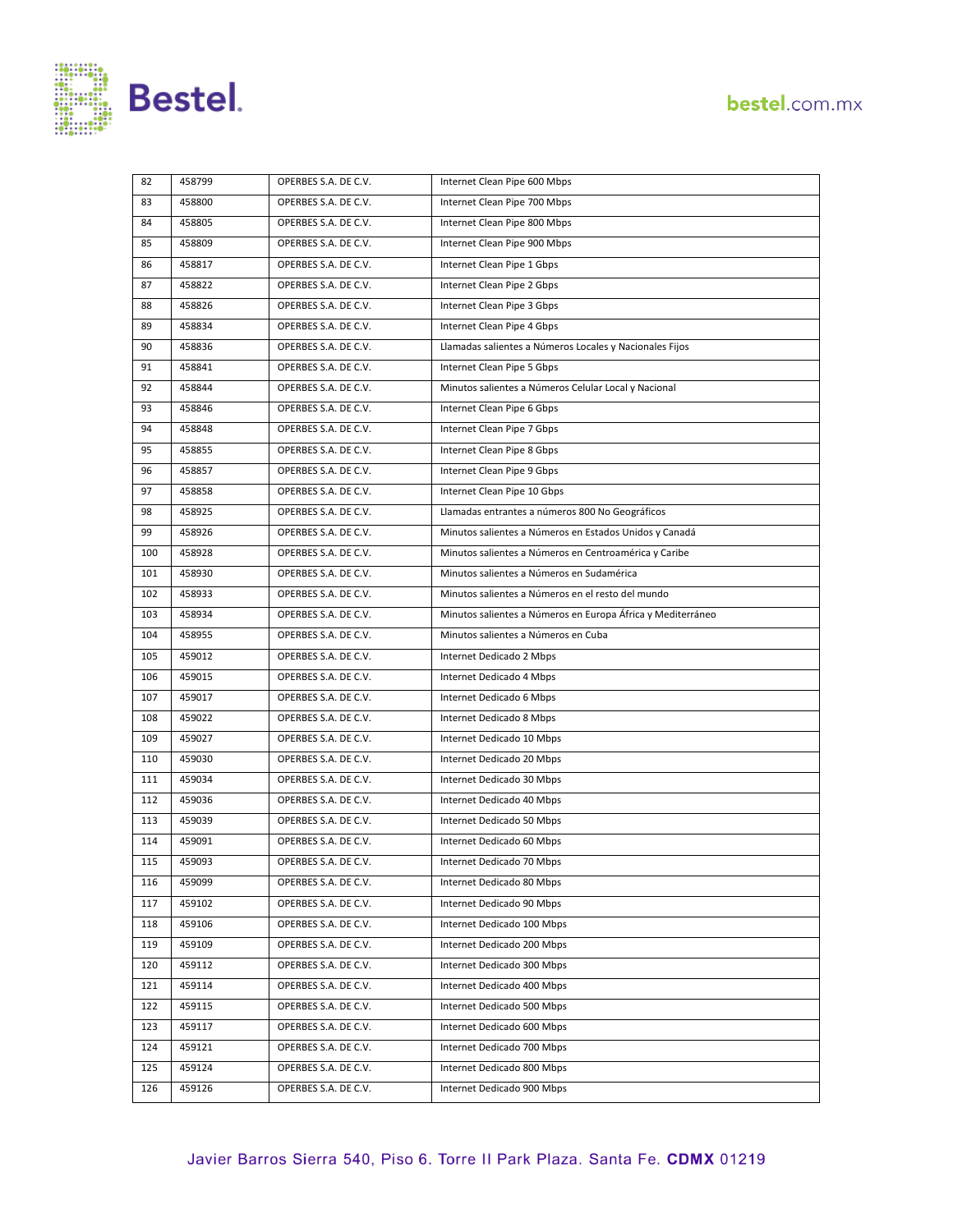

| 127 | 459131 | OPERBES S.A. DE C.V. | Internet Dedicado 1000 Mbps   |  |
|-----|--------|----------------------|-------------------------------|--|
| 128 | 459327 | OPERBES S.A. DE C.V. | Internet Dedicado 2000 Mbps   |  |
| 129 | 459329 | OPERBES S.A. DE C.V. | Internet Dedicado 3000 Mbps   |  |
| 130 | 459330 | OPERBES S.A. DE C.V. | Internet Dedicado 4000 Mbps   |  |
| 131 | 459331 | OPERBES S.A. DE C.V. | Internet Dedicado 5000 Mbps   |  |
| 132 | 459332 | OPERBES S.A. DE C.V. | Internet Dedicado 6000 Mbps   |  |
| 133 | 459334 | OPERBES S.A. DE C.V. | Internet Dedicado 7000 Mbps   |  |
| 134 | 459335 | OPERBES S.A. DE C.V. | Internet Dedicado 8000 Mbps   |  |
| 135 | 459337 | OPERBES S.A. DE C.V. | Internet Dedicado 9000 Mbps   |  |
| 136 | 459339 | OPERBES S.A. DE C.V. | Internet Dedicado 10000 Mbps  |  |
| 137 | 459341 | OPERBES S.A. DE C.V. | Internet Dedicado 20000 Mbps  |  |
| 138 | 459343 | OPERBES S.A. DE C.V. | Internet Dedicado 30000 Mbps  |  |
| 139 | 459344 | OPERBES S.A. DE C.V. | Internet Dedicado 40000 Mbps  |  |
| 140 | 459345 | OPERBES S.A. DE C.V. | Internet Dedicado 50000 Mbps  |  |
| 141 | 459346 | OPERBES S.A. DE C.V. | Internet Dedicado 100000 Mbps |  |
| 142 | 459356 | OPERBES S.A. DE C.V. | Internet Empresarial 10 Mbps  |  |
| 143 | 459359 | OPERBES S.A. DE C.V. | Internet Empresarial 20 Mbps  |  |
| 144 | 459361 | OPERBES S.A. DE C.V. | Internet Empresarial 30 Mbps  |  |
| 145 | 459368 | OPERBES S.A. DE C.V. | Internet Empresarial 50 Mbps  |  |
| 146 | 459369 | OPERBES S.A. DE C.V. | Internet Empresarial 100 Mbps |  |
| 147 | 459373 | OPERBES S.A. DE C.V. | Internet2 2 Mbps              |  |
| 148 | 459375 | OPERBES S.A. DE C.V. | Internet2 4 Mbps              |  |
| 149 | 459377 | OPERBES S.A. DE C.V. | Internet2 6 Mbps              |  |
| 150 | 459379 | OPERBES S.A. DE C.V. | Internet2 8 Mbps              |  |
| 151 | 459380 | OPERBES S.A. DE C.V. | Internet2 10 Mbps             |  |
| 152 | 459383 | OPERBES S.A. DE C.V. | Internet2 20 Mbps             |  |
| 153 | 459385 | OPERBES S.A. DE C.V. | Internet2 30 Mbps             |  |
| 154 | 459386 | OPERBES S.A. DE C.V. | Internet2 40 Mbps             |  |
| 155 | 459388 | OPERBES S.A. DE C.V. | Internet2 50 Mbps             |  |
| 156 | 459390 | OPERBES S.A. DE C.V. | Internet2 60 Mbps             |  |
| 157 | 459392 | OPERBES S.A. DE C.V. | Internet2 70 Mbps             |  |
| 158 | 459394 | OPERBES S.A. DE C.V. | Internet2 80 Mbps             |  |
| 159 | 459396 | OPERBES S.A. DE C.V. | Internet2 90 Mbps             |  |
| 160 | 459399 | OPERBES S.A. DE C.V. | Internet2 100 Mbps            |  |
| 161 | 459530 | OPERBES S.A. DE C.V. | Internet2 200 Mbps            |  |
| 162 | 459531 | OPERBES S.A. DE C.V. | Internet2 300 Mbps            |  |
| 163 | 459535 | OPERBES S.A. DE C.V. | Internet2 500 Mbps            |  |
| 164 | 459539 | OPERBES S.A. DE C.V. | Internet2 600 Mbps            |  |
| 165 | 459543 | OPERBES S.A. DE C.V. | Internet2 700 Mbps            |  |
| 166 | 459554 | OPERBES S.A. DE C.V. | Internet2 900 Mbps            |  |
| 167 | 459557 | OPERBES S.A. DE C.V. | Internet2 800 Mbps            |  |
| 168 | 459559 | OPERBES S.A. DE C.V. | Internet2 1000 Mbps           |  |
| 169 | 459686 | OPERBES S.A. DE C.V. | Secure Fast Link 2 Mbps       |  |
| 170 | 459690 | OPERBES S.A. DE C.V. | Secure Fast Link 4 Mbps       |  |
| 171 | 459694 | OPERBES S.A. DE C.V. | Secure Fast Link 6 Mbps       |  |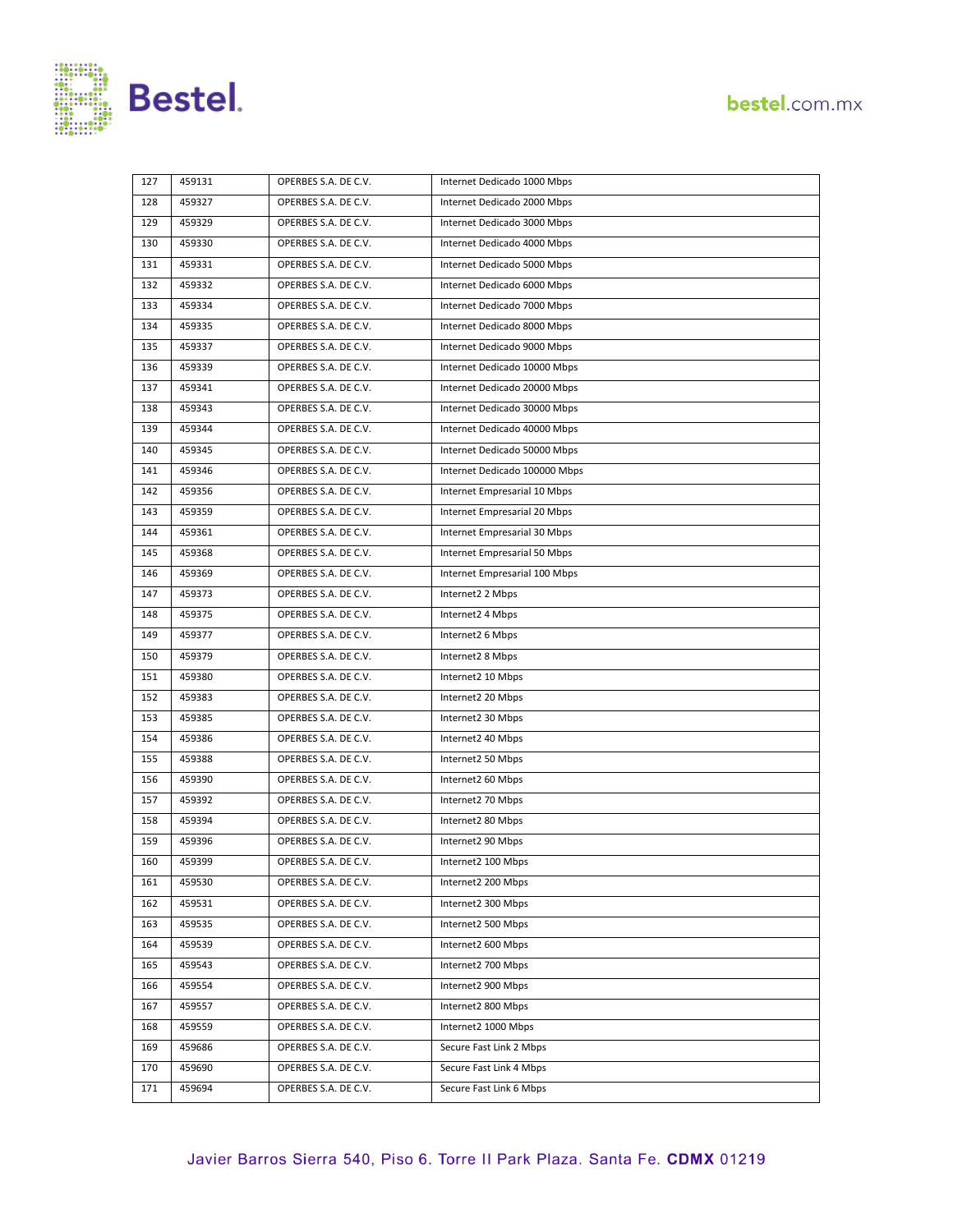

| 172 | 459696 | OPERBES S.A. DE C.V. | Secure Fast Link 8 Mbps                     |
|-----|--------|----------------------|---------------------------------------------|
| 173 | 459700 | OPERBES S.A. DE C.V. | Secure Fast Link 10 Mbps                    |
| 174 | 459703 | OPERBES S.A. DE C.V. | Secure Fast Link 20 Mbps                    |
| 175 | 459705 | OPERBES S.A. DE C.V. | Secure Fast Link 30 Mbps                    |
| 176 | 459708 | OPERBES S.A. DE C.V. | Secure Fast Link 40 Mbps                    |
| 177 | 459710 | OPERBES S.A. DE C.V. | Secure Fast Link 50 Mbps                    |
| 178 | 459713 | OPERBES S.A. DE C.V. | Secure Fast Link 60 Mbps                    |
| 179 | 459715 | OPERBES S.A. DE C.V. | Secure Fast Link 70 Mbps                    |
| 180 | 459718 | OPERBES S.A. DE C.V. | Secure Fast Link 80 Mbps                    |
| 181 | 459723 | OPERBES S.A. DE C.V. | Secure Fast Link 90 Mbps                    |
| 182 | 459725 | OPERBES S.A. DE C.V. | Secure Fast Link 100 Mbps                   |
| 183 | 459727 | OPERBES S.A. DE C.V. | Secure Fast Link 200 Mbps                   |
| 184 | 459728 | OPERBES S.A. DE C.V. | Secure Fast Link 300 Mbps                   |
| 185 | 459761 | OPERBES S.A. DE C.V. | Secure Fast Link 500 Mbps                   |
| 186 | 459763 | OPERBES S.A. DE C.V. | Secure Fast Link 400 Mbps                   |
| 187 | 459764 | OPERBES S.A. DE C.V. | Secure Fast Link 600 Mbps                   |
| 188 | 459766 | OPERBES S.A. DE C.V. | Secure Fast Link 700 Mbps                   |
| 189 | 459768 | OPERBES S.A. DE C.V. | Secure Fast Link 800 Mbps                   |
| 190 | 459769 | OPERBES S.A. DE C.V. | Secure Fast Link 900 Mbps                   |
| 191 | 459771 | OPERBES S.A. DE C.V. | Secure Fast Link 1000 Mbps                  |
| 192 | 459774 | OPERBES S.A. DE C.V. | Secure Fast Link 3000 Mbps                  |
| 193 | 459824 | OPERBES S.A. DE C.V. | <b>ALWAYS ON Essentials</b>                 |
| 194 | 459825 | OPERBES S.A. DE C.V. | ALWAYS ON Oficina Extendida                 |
| 195 | 459826 | OPERBES S.A. DE C.V. | ALWAYS ON Oficina Ejecutiva                 |
| 196 | 459829 | OPERBES S.A. DE C.V. | Academic Bundle ALWAYS ON Essentials        |
| 197 | 459832 | OPERBES S.A. DE C.V. | Academic Bundle ALWAYS ON Oficina Extendida |
| 198 | 459835 | OPERBES S.A. DE C.V. | Academic Bundle ALWAYS ON Oficina Ejecutiva |

#### **Tarifas vigentes de MÉXICO RED DE ELECOMUNICACIONES, S. de R. L. de C. V.**

| #              | <b>Folio</b> | <b>Operador</b>                                     | Denominación de Tarifa      |
|----------------|--------------|-----------------------------------------------------|-----------------------------|
| $\mathbf{1}$   | 371337       | MÉXICO RED DE TELECOMUNICACIONES S. DE R.L. DE C.V. | Troncales ilimitadas 10     |
| 2              | 371339       | MÉXICO RED DE TELECOMUNICACIONES S. DE R.L. DE C.V. | Troncales ilimitadas 20     |
| 3              | 371341       | MÉXICO RED DE TELECOMUNICACIONES S. DE R.L. DE C.V. | Troncales ilimitadas 30     |
| 4              | 457012       | MÉXICO RED DE TELECOMUNICACIONES S. DE R.L. DE C.V. | Internet Backup 100         |
| 5              | 457056       | MÉXICO RED DE TELECOMUNICACIONES S. DE R.L. DE C.V. | Internet Backup 200         |
| 6              | 458755       | MÉXICO RED DE TELECOMUNICACIONES S. DE R.L. DE C.V. | Internet 25 Mbps Negocios   |
| $\overline{7}$ | 458761       | MÉXICO RED DE TELECOMUNICACIONES S. DE R.L. DE C.V. | Internet 50 Mbps Negocios   |
| 8              | 458765       | MÉXICO RED DE TELECOMUNICACIONES S. DE R.L. DE C.V. | Internet 200 Mbps Negocios  |
| 9              | 458769       | MÉXICO RED DE TELECOMUNICACIONES S. DE R.L. DE C.V. | Internet Asimétrico 10 Mbps |
| 10             | 458771       | MÉXICO RED DE TELECOMUNICACIONES S. DE R.L. DE C.V. | Internet Asimétrico 20 Mbps |
| 11             | 458774       | MÉXICO RED DE TELECOMUNICACIONES S. DE R.L. DE C.V. | Internet Asimétrico 25 Mbps |
| 12             | 458777       | MÉXICO RED DE TELECOMUNICACIONES S. DE R.L. DE C.V. | Internet Asimétrico 30 Mbps |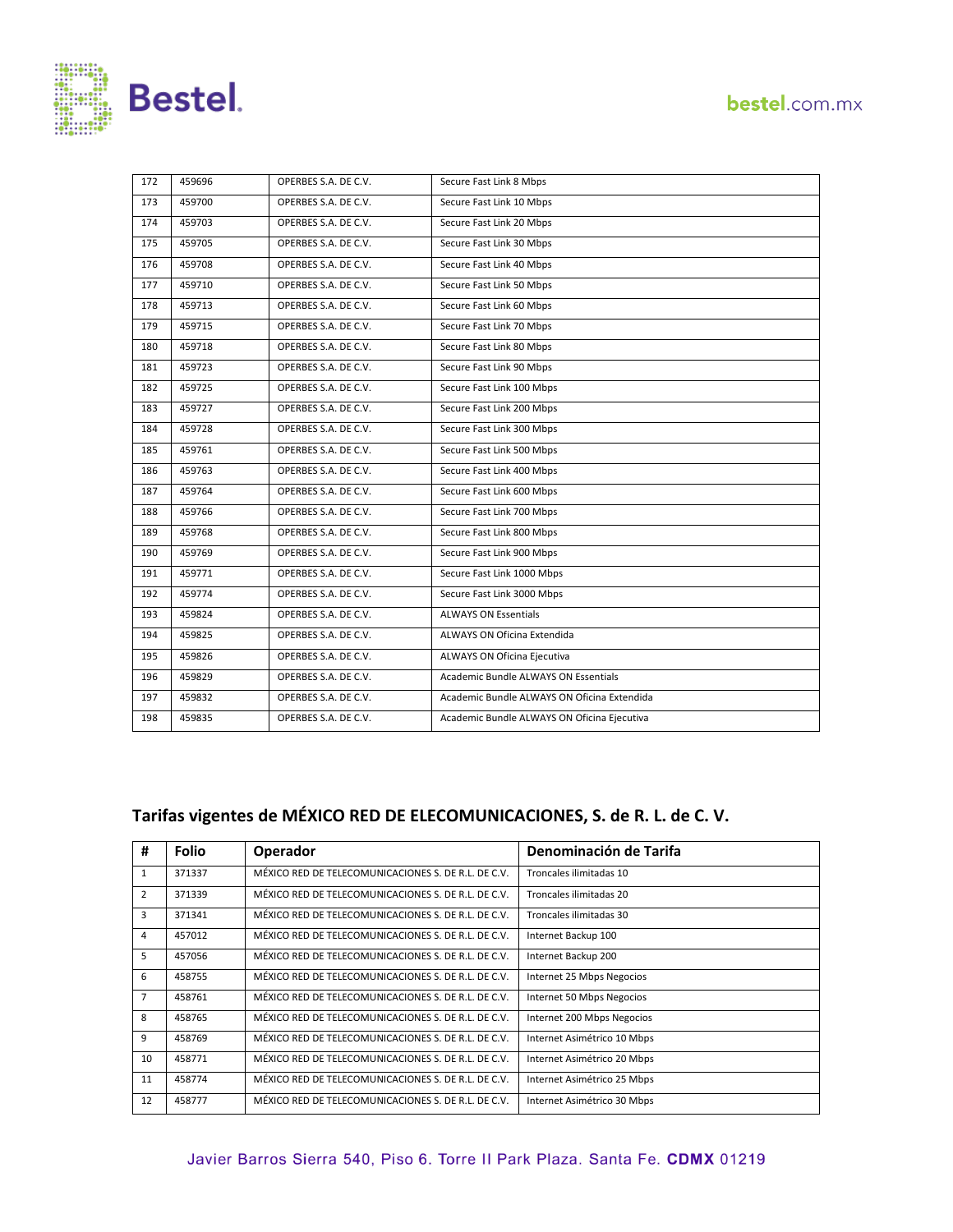



| 13 | 458778 | MÉXICO RED DE TELECOMUNICACIONES S. DE R.L. DE C.V. | Internet Asimétrico 50 Mbps                                 |
|----|--------|-----------------------------------------------------|-------------------------------------------------------------|
| 14 | 458780 | MÉXICO RED DE TELECOMUNICACIONES S. DE R.L. DE C.V. | Internet Asimétrico 100 Mbps                                |
| 15 | 458783 | MÉXICO RED DE TELECOMUNICACIONES S. DE R.L. DE C.V. | Internet Asimétrico 150 Mbps                                |
| 16 | 458784 | MÉXICO RED DE TELECOMUNICACIONES S. DE R.L. DE C.V. | Internet Asimétrico 200 Mbps                                |
| 17 | 458785 | MÉXICO RED DE TELECOMUNICACIONES S. DE R.L. DE C.V. | Internet Asimétrico 500 Mb                                  |
| 18 | 458793 | MÉXICO RED DE TELECOMUNICACIONES S. DE R.L. DE C.V. | Internet Asimétrico 10 Mbps / Seguridad Perimetral Firewall |
| 19 | 458797 | MÉXICO RED DE TELECOMUNICACIONES S. DE R.L. DE C.V. | Internet Asimétrico 50 Mbps / Seguridad Perimetral Firewall |
| 20 | 458806 | MÉXICO RED DE TELECOMUNICACIONES S. DE R.L. DE C.V. | Internet Banda Ancha Sin Línea 10 Mbps                      |
| 21 | 458808 | MÉXICO RED DE TELECOMUNICACIONES S. DE R.L. DE C.V. | Internet Banda Ancha Sin Línea 20 Mbps                      |
| 22 | 458812 | MÉXICO RED DE TELECOMUNICACIONES S. DE R.L. DE C.V. | Internet Banda Ancha Sin Línea 35 Mbps                      |
| 23 | 458815 | MÉXICO RED DE TELECOMUNICACIONES S. DE R.L. DE C.V. | Internet Banda Ancha Sin Línea 50 Mbps                      |
| 24 | 458819 | MÉXICO RED DE TELECOMUNICACIONES S. DE R.L. DE C.V. | Internet Banda Ancha Sin Línea 100 Mbps                     |
| 25 | 458843 | MÉXICO RED DE TELECOMUNICACIONES S. DE R.L. DE C.V. | Internet Banda Ancha Sin Línea 200 Mbps                     |
| 26 | 458859 | MÉXICO RED DE TELECOMUNICACIONES S. DE R.L. DE C.V. | Internet Simétrico 10 Mb                                    |
| 27 | 458943 | MÉXICO RED DE TELECOMUNICACIONES S. DE R.L. DE C.V. | Internet Simétrico 30 Mbps                                  |
| 28 | 458946 | MÉXICO RED DE TELECOMUNICACIONES S. DE R.L. DE C.V. | Internet Simétrico 100 Mbps                                 |
| 29 | 458951 | MÉXICO RED DE TELECOMUNICACIONES S. DE R.L. DE C.V. | Internet Simétrico 150 Mbps                                 |
| 30 | 458956 | MÉXICO RED DE TELECOMUNICACIONES S. DE R.L. DE C.V. | Internet Simétrico 200 Mbps                                 |
| 31 | 458960 | MÉXICO RED DE TELECOMUNICACIONES S. DE R.L. DE C.V. | Internet Negocio Simétrico 10 Mb                            |
| 32 | 458967 | MÉXICO RED DE TELECOMUNICACIONES S. DE R.L. DE C.V. | Internet Negocio Simétrico 30 Mb                            |
| 33 | 458972 | MÉXICO RED DE TELECOMUNICACIONES S. DE R.L. DE C.V. | Internet Negocio Simétrico 100 Mb                           |
| 34 | 458981 | MÉXICO RED DE TELECOMUNICACIONES S. DE R.L. DE C.V. | Internet Negocio Simétrico 150 Mb                           |
| 35 | 458982 | MÉXICO RED DE TELECOMUNICACIONES S. DE R.L. DE C.V. | Internet Negocio Simétrico 200 Mb                           |
| 36 | 458986 | MÉXICO RED DE TELECOMUNICACIONES S. DE R.L. DE C.V. | Internet Asimétrico 10/2.5                                  |
| 37 | 458990 | MÉXICO RED DE TELECOMUNICACIONES S. DE R.L. DE C.V. | Llamadas salientes a Números Locales y Nacionales Fijos     |
| 38 | 458991 | MÉXICO RED DE TELECOMUNICACIONES S. DE R.L. DE C.V. | Hazlo Simétrico 25 Mbps                                     |
| 39 | 458993 | MÉXICO RED DE TELECOMUNICACIONES S. DE R.L. DE C.V. | Hazlo Simétrico 50 Mbps                                     |
| 40 | 458995 | MÉXICO RED DE TELECOMUNICACIONES S. DE R.L. DE C.V. | Hazlo Simétrico 100 Mbps                                    |
| 41 | 458996 | MÉXICO RED DE TELECOMUNICACIONES S. DE R.L. DE C.V. | Hazlo Simétrico 200 Mbps                                    |
| 42 | 458997 | MÉXICO RED DE TELECOMUNICACIONES S. DE R.L. DE C.V. | Hazlo Simétrico 500 Mbps                                    |
| 43 | 459005 | MÉXICO RED DE TELECOMUNICACIONES S. DE R.L. DE C.V. | Minutos salientes a Números Celular Local y Nacional        |
| 44 | 459011 | MÉXICO RED DE TELECOMUNICACIONES S. DE R.L. DE C.V. | Internet Asimétrico 20/5                                    |
| 45 | 459013 | MÉXICO RED DE TELECOMUNICACIONES S. DE R.L. DE C.V. | Llamadas entrantes a números 800 No Geográficos             |
| 46 | 459019 | MÉXICO RED DE TELECOMUNICACIONES S. DE R.L. DE C.V. | Minutos salientes a Números en Estados Unidos y Canadá      |
| 47 | 459029 | MÉXICO RED DE TELECOMUNICACIONES S. DE R.L. DE C.V. | Minutos salientes a Números en Centroamérica y Caribe       |
| 48 | 459035 | MÉXICO RED DE TELECOMUNICACIONES S. DE R.L. DE C.V. | Minutos salientes a Números en Sudamérica                   |
| 49 | 459085 | MÉXICO RED DE TELECOMUNICACIONES S. DE R.L. DE C.V. | Minutos salientes a Números en el resto del mundo           |
| 50 | 459087 | MÉXICO RED DE TELECOMUNICACIONES S. DE R.L. DE C.V. | Minutos salientes a Números en Europa África y Mediterráneo |
| 51 | 459090 | MÉXICO RED DE TELECOMUNICACIONES S. DE R.L. DE C.V. | Minutos salientes a Números en Cuba                         |
| 52 | 459730 | MÉXICO RED DE TELECOMUNICACIONES S. DE R.L. DE C.V. | Internet Clean Pipe 2 Mbps                                  |
| 53 | 459731 | MÉXICO RED DE TELECOMUNICACIONES S. DE R.L. DE C.V. | Internet Clean Pipe 4 Mbps                                  |
| 54 | 459733 | MÉXICO RED DE TELECOMUNICACIONES S. DE R.L. DE C.V. | Internet Clean Pipe 6 Mbps                                  |
| 55 | 459734 | MÉXICO RED DE TELECOMUNICACIONES S. DE R.L. DE C.V. | Internet Clean Pipe 8 Mbps                                  |
| 56 | 459735 | MÉXICO RED DE TELECOMUNICACIONES S. DE R.L. DE C.V. | Internet Clean Pipe 10 Mbps                                 |
| 57 | 459736 | MÉXICO RED DE TELECOMUNICACIONES S. DE R.L. DE C.V. | Internet Clean Pipe 20 Mbps                                 |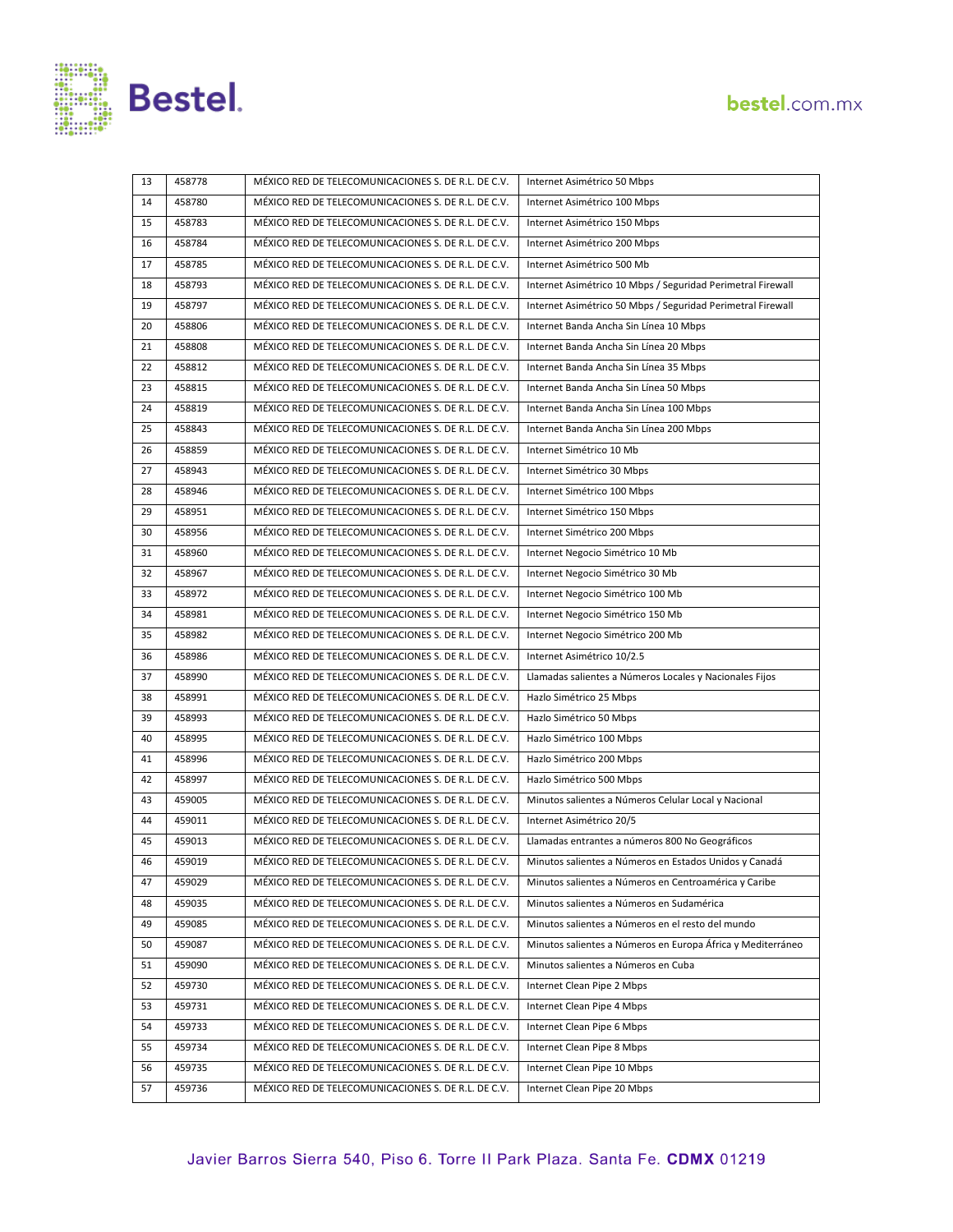



| 58  | 459737 | MÉXICO RED DE TELECOMUNICACIONES S. DE R.L. DE C.V. | Internet Clean Pipe 30 Mbps  |
|-----|--------|-----------------------------------------------------|------------------------------|
| 59  | 459738 | MÉXICO RED DE TELECOMUNICACIONES S. DE R.L. DE C.V. | Internet Clean Pipe 45 Mbps  |
| 60  | 459739 | MÉXICO RED DE TELECOMUNICACIONES S. DE R.L. DE C.V. | Internet Clean Pipe 50 Mbps  |
| 61  | 459740 | MÉXICO RED DE TELECOMUNICACIONES S. DE R.L. DE C.V. | Internet Clean Pipe 60 Mbps  |
| 62  | 459741 | MÉXICO RED DE TELECOMUNICACIONES S. DE R.L. DE C.V. | Internet Clean Pipe 70 Mbps  |
| 63  | 459742 | MÉXICO RED DE TELECOMUNICACIONES S. DE R.L. DE C.V. | Internet Clean Pipe 80 Mbps  |
| 64  | 459743 | MÉXICO RED DE TELECOMUNICACIONES S. DE R.L. DE C.V. | Internet Clean Pipe 90 Mbps  |
| 65  | 459745 | MÉXICO RED DE TELECOMUNICACIONES S. DE R.L. DE C.V. | Internet Clean Pipe 100 Mbps |
| 66  | 459748 | MÉXICO RED DE TELECOMUNICACIONES S. DE R.L. DE C.V. | Internet Clean Pipe 200 Mbps |
| 67  | 459749 | MÉXICO RED DE TELECOMUNICACIONES S. DE R.L. DE C.V. | Internet Clean Pipe 300 Mbps |
| 68  | 459751 | MÉXICO RED DE TELECOMUNICACIONES S. DE R.L. DE C.V. | Internet Clean Pipe 400 Mbps |
| 69  | 459820 | MÉXICO RED DE TELECOMUNICACIONES S. DE R.L. DE C.V. | Internet Clean Pipe 500 Mbps |
| 70  | 459821 | MÉXICO RED DE TELECOMUNICACIONES S. DE R.L. DE C.V. | Internet Clean Pipe 600 Mbps |
| 71  | 459828 | MÉXICO RED DE TELECOMUNICACIONES S. DE R.L. DE C.V. | Internet Clean Pipe 700 Mbps |
| 72  | 459830 | MÉXICO RED DE TELECOMUNICACIONES S. DE R.L. DE C.V. | Internet Clean Pipe 800 Mbps |
| 73  | 459831 | MÉXICO RED DE TELECOMUNICACIONES S. DE R.L. DE C.V. | Internet Clean Pipe 900 Mbps |
| 74  | 459833 | MÉXICO RED DE TELECOMUNICACIONES S. DE R.L. DE C.V. | Internet Clean Pipe 1 Gb     |
| 75  | 459834 | MÉXICO RED DE TELECOMUNICACIONES S. DE R.L. DE C.V. | Internet Clean Pipe 2 Gbps   |
| 76  | 459838 | MÉXICO RED DE TELECOMUNICACIONES S. DE R.L. DE C.V. | Internet Clean Pipe 3 Gb     |
| 77  | 459840 | MÉXICO RED DE TELECOMUNICACIONES S. DE R.L. DE C.V. | Internet Clean Pipe 4 Gb     |
| 78  | 459844 | MÉXICO RED DE TELECOMUNICACIONES S. DE R.L. DE C.V. | Internet Clean Pipe 5 Gb     |
| 79  | 459845 | MÉXICO RED DE TELECOMUNICACIONES S. DE R.L. DE C.V. | Internet Clean Pipe 6 Gb     |
| 80  | 459848 | MÉXICO RED DE TELECOMUNICACIONES S. DE R.L. DE C.V. | Internet Clean Pipe 7 Gb     |
| 81  | 459850 | MÉXICO RED DE TELECOMUNICACIONES S. DE R.L. DE C.V. | Internet Clean Pipe 8 Gb     |
| 82  | 459853 | MÉXICO RED DE TELECOMUNICACIONES S. DE R.L. DE C.V. | Internet Clean Pipe 9 Gb     |
| 83  | 459855 | MÉXICO RED DE TELECOMUNICACIONES S. DE R.L. DE C.V. | Internet Clean Pipe 10 Gb    |
| 84  | 459857 | MÉXICO RED DE TELECOMUNICACIONES S. DE R.L. DE C.V. | Internet Dedicado 2 Mbps     |
| 85  | 459859 | MÉXICO RED DE TELECOMUNICACIONES S. DE R.L. DE C.V. | Internet Dedicado 4 Mbps     |
| 86  | 459860 | MÉXICO RED DE TELECOMUNICACIONES S. DE R.L. DE C.V. | Internet Dedicado 6 Mbps     |
| 87  | 459862 | MÉXICO RED DE TELECOMUNICACIONES S. DE R.L. DE C.V. | Internet Dedicado 8 Mbps     |
| 88  | 459863 | MÉXICO RED DE TELECOMUNICACIONES S. DE R.L. DE C.V. | Internet Dedicado 10 Mbps    |
| 89  | 459864 | MÉXICO RED DE TELECOMUNICACIONES S. DE R.L. DE C.V. | Internet Dedicado 20 Mbps    |
| 90  | 459866 | MÉXICO RED DE TELECOMUNICACIONES S. DE R.L. DE C.V. | Internet Dedicado 30 Mbps    |
| 91  | 459867 | MÉXICO RED DE TELECOMUNICACIONES S. DE R.L. DE C.V. | Internet Dedicado 40 Mbps    |
| 92  | 459869 | MÉXICO RED DE TELECOMUNICACIONES S. DE R.L. DE C.V. | Internet Dedicado 50 Mbps    |
| 93  | 459872 | MÉXICO RED DE TELECOMUNICACIONES S. DE R.L. DE C.V. | Internet Dedicado 60 Mbps    |
| 94  | 459874 | MÉXICO RED DE TELECOMUNICACIONES S. DE R.L. DE C.V. | Internet Dedicado 70 Mbps    |
| 95  | 459880 | MÉXICO RED DE TELECOMUNICACIONES S. DE R.L. DE C.V. | Internet Dedicado 80 Mbps    |
| 96  | 459883 | MÉXICO RED DE TELECOMUNICACIONES S. DE R.L. DE C.V. | Internet Dedicado 90 Mbps    |
| 97  | 459884 | MÉXICO RED DE TELECOMUNICACIONES S. DE R.L. DE C.V. | Internet Dedicado 100 Mbps   |
| 98  | 459886 | MÉXICO RED DE TELECOMUNICACIONES S. DE R.L. DE C.V. | Internet Dedicado 200 Mbps   |
| 99  | 459888 | MÉXICO RED DE TELECOMUNICACIONES S. DE R.L. DE C.V. | Internet Dedicado 300 Mbps   |
| 100 | 459890 | MÉXICO RED DE TELECOMUNICACIONES S. DE R.L. DE C.V. | Internet Dedicado 400 Mbps   |
| 101 | 459892 | MÉXICO RED DE TELECOMUNICACIONES S. DE R.L. DE C.V. | Internet Dedicado 500 Mbps   |
| 102 | 459893 | MÉXICO RED DE TELECOMUNICACIONES S. DE R.L. DE C.V. | Internet Dedicado 600 Mbps   |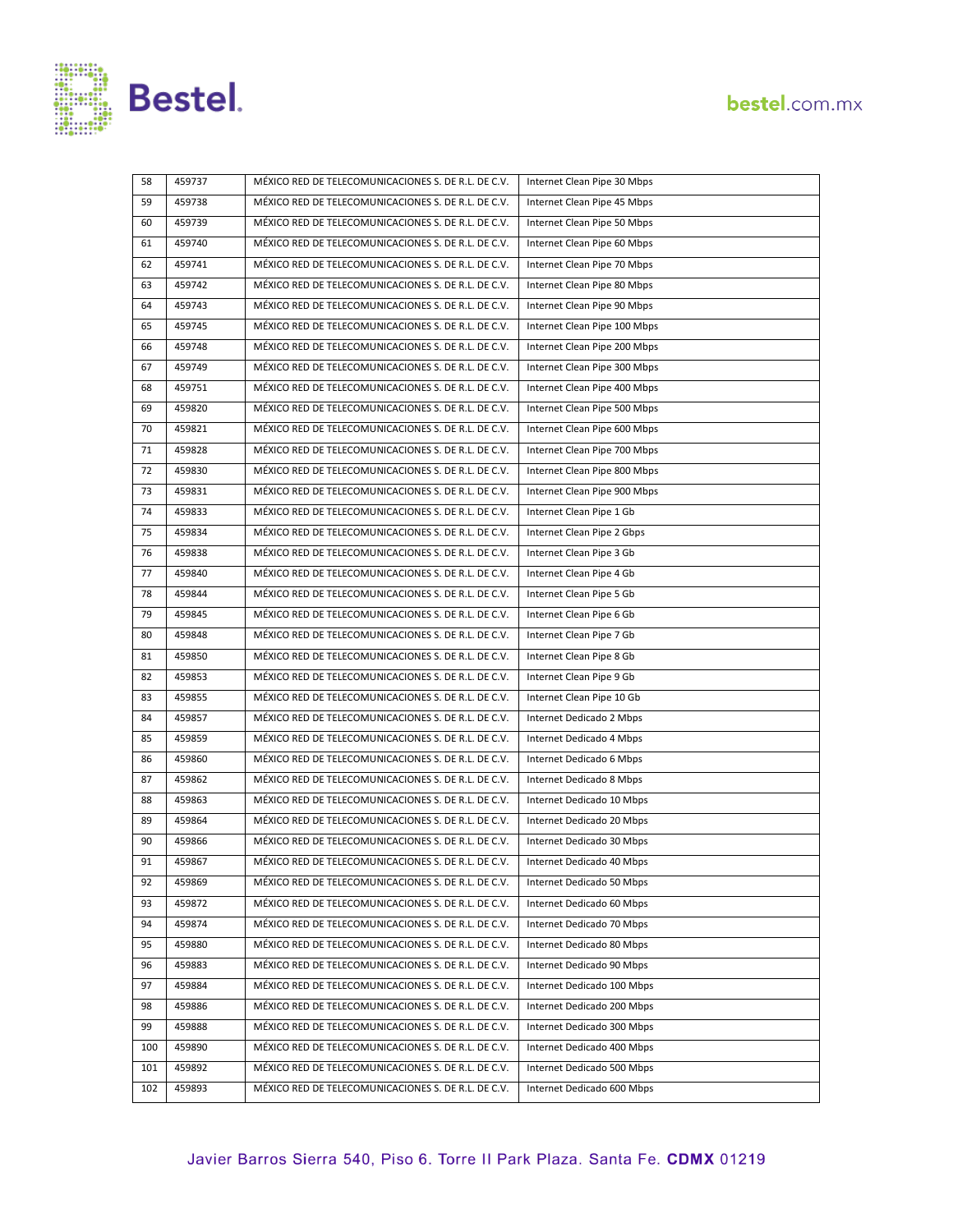



| 103 | 459895 | MÉXICO RED DE TELECOMUNICACIONES S. DE R.L. DE C.V. | Internet Dedicado 700 Mbps  |
|-----|--------|-----------------------------------------------------|-----------------------------|
| 104 | 460020 | MÉXICO RED DE TELECOMUNICACIONES S. DE R.L. DE C.V. | Internet Dedicado 800 Mbps  |
| 105 | 460021 | MÉXICO RED DE TELECOMUNICACIONES S. DE R.L. DE C.V. | Internet Dedicado 900 Mbps  |
| 106 | 460022 | MÉXICO RED DE TELECOMUNICACIONES S. DE R.L. DE C.V. | Internet Dedicado 1 GB      |
| 107 | 460023 | MÉXICO RED DE TELECOMUNICACIONES S. DE R.L. DE C.V. | Internet Dedicado 2 Gbps    |
| 108 | 460024 | MÉXICO RED DE TELECOMUNICACIONES S. DE R.L. DE C.V. | Internet Dedicado 3 GB      |
| 109 | 460025 | MÉXICO RED DE TELECOMUNICACIONES S. DE R.L. DE C.V. | Internet Dedicado 4 Gbps    |
| 110 | 460026 | MÉXICO RED DE TELECOMUNICACIONES S. DE R.L. DE C.V. | Internet Dedicado 5 GB      |
| 111 | 460027 | MÉXICO RED DE TELECOMUNICACIONES S. DE R.L. DE C.V. | Internet Dedicado 6 GB      |
| 112 | 460028 | MÉXICO RED DE TELECOMUNICACIONES S. DE R.L. DE C.V. | Internet Dedicado 7 GB      |
| 113 | 460029 | MÉXICO RED DE TELECOMUNICACIONES S. DE R.L. DE C.V. | Internet Dedicado 8 GB      |
| 114 | 460030 | MÉXICO RED DE TELECOMUNICACIONES S. DE R.L. DE C.V. | Internet Dedicado 9 GB      |
| 115 | 460031 | MÉXICO RED DE TELECOMUNICACIONES S. DE R.L. DE C.V. | Internet Dedicado 10 GB     |
| 116 | 460032 | MÉXICO RED DE TELECOMUNICACIONES S. DE R.L. DE C.V. | Internet Dedicado 20 Gbps   |
| 117 | 460033 | MÉXICO RED DE TELECOMUNICACIONES S. DE R.L. DE C.V. | Internet Dedicado 30 Gbps   |
| 118 | 460034 | MÉXICO RED DE TELECOMUNICACIONES S. DE R.L. DE C.V. | Internet Dedicado 40 Gbps   |
| 119 | 460035 | MÉXICO RED DE TELECOMUNICACIONES S. DE R.L. DE C.V. | Internet Dedicado 50 GB     |
| 120 | 460036 | MÉXICO RED DE TELECOMUNICACIONES S. DE R.L. DE C.V. | Internet Dedicado 100 Gbps  |
| 121 | 460037 | MÉXICO RED DE TELECOMUNICACIONES S. DE R.L. DE C.V. | Internet Empresarial 10 MB  |
| 122 | 460038 | MÉXICO RED DE TELECOMUNICACIONES S. DE R.L. DE C.V. | Internet Empresarial 20 MB  |
| 123 | 460039 | MÉXICO RED DE TELECOMUNICACIONES S. DE R.L. DE C.V. | Internet Empresarial 30 MB  |
| 124 | 460040 | MÉXICO RED DE TELECOMUNICACIONES S. DE R.L. DE C.V. | Internet Empresarial 50 MB  |
| 125 | 460041 | MÉXICO RED DE TELECOMUNICACIONES S. DE R.L. DE C.V. | Internet Empresarial 100 MB |
| 126 | 460042 | MÉXICO RED DE TELECOMUNICACIONES S. DE R.L. DE C.V. | Internet2 2 Mbps            |
| 127 | 460043 | MÉXICO RED DE TELECOMUNICACIONES S. DE R.L. DE C.V. | Internet2 4 Mbps            |
| 128 | 460044 | MÉXICO RED DE TELECOMUNICACIONES S. DE R.L. DE C.V. | Internet2 6 Mbps            |
| 129 | 460045 | MÉXICO RED DE TELECOMUNICACIONES S. DE R.L. DE C.V. | Internet2 8 Mbps            |
| 130 | 460046 | MÉXICO RED DE TELECOMUNICACIONES S. DE R.L. DE C.V. | Internet2 10 Mbps           |
| 131 | 460047 | MÉXICO RED DE TELECOMUNICACIONES S. DE R.L. DE C.V. | Internet2 20 Mbps           |
| 132 | 460048 | MÉXICO RED DE TELECOMUNICACIONES S. DE R.L. DE C.V. | Internet2 30 Mbps           |
| 133 | 460049 | MÉXICO RED DE TELECOMUNICACIONES S. DE R.L. DE C.V. | Internet2 30 Mbps           |
| 134 | 460050 | MÉXICO RED DE TELECOMUNICACIONES S. DE R.L. DE C.V. | Internet2 40 Mbps           |
| 135 | 460051 | MÉXICO RED DE TELECOMUNICACIONES S. DE R.L. DE C.V. | Internet2 50 Mbps           |
| 136 | 460052 | MÉXICO RED DE TELECOMUNICACIONES S. DE R.L. DE C.V. | Internet2 60 Mbps           |
| 137 | 460053 | MÉXICO RED DE TELECOMUNICACIONES S. DE R.L. DE C.V. | Internet2 70 Mbps           |
| 138 | 460054 | MÉXICO RED DE TELECOMUNICACIONES S. DE R.L. DE C.V. | Internet2 80 Mbps           |
| 139 | 460055 | MÉXICO RED DE TELECOMUNICACIONES S. DE R.L. DE C.V. | Internet2 90 Mbps           |
| 140 | 460056 | MÉXICO RED DE TELECOMUNICACIONES S. DE R.L. DE C.V. | Internet2 100 Mbps          |
| 141 | 460057 | MÉXICO RED DE TELECOMUNICACIONES S. DE R.L. DE C.V. | Internet2 200 Mbps          |
| 142 | 460058 | MÉXICO RED DE TELECOMUNICACIONES S. DE R.L. DE C.V. | Internet2 300 Mbps          |
| 143 | 460059 | MÉXICO RED DE TELECOMUNICACIONES S. DE R.L. DE C.V. | Internet2 500 Mbps          |
| 144 | 460060 | MÉXICO RED DE TELECOMUNICACIONES S. DE R.L. DE C.V. | Internet2 600 Mbps          |
| 145 | 460061 | MÉXICO RED DE TELECOMUNICACIONES S. DE R.L. DE C.V. | Internet2 700 Mbps          |
| 146 | 460062 | MÉXICO RED DE TELECOMUNICACIONES S. DE R.L. DE C.V. | Internet2 800 Mbps          |
| 147 | 460063 | MÉXICO RED DE TELECOMUNICACIONES S. DE R.L. DE C.V. | Internet2 900 Mbps          |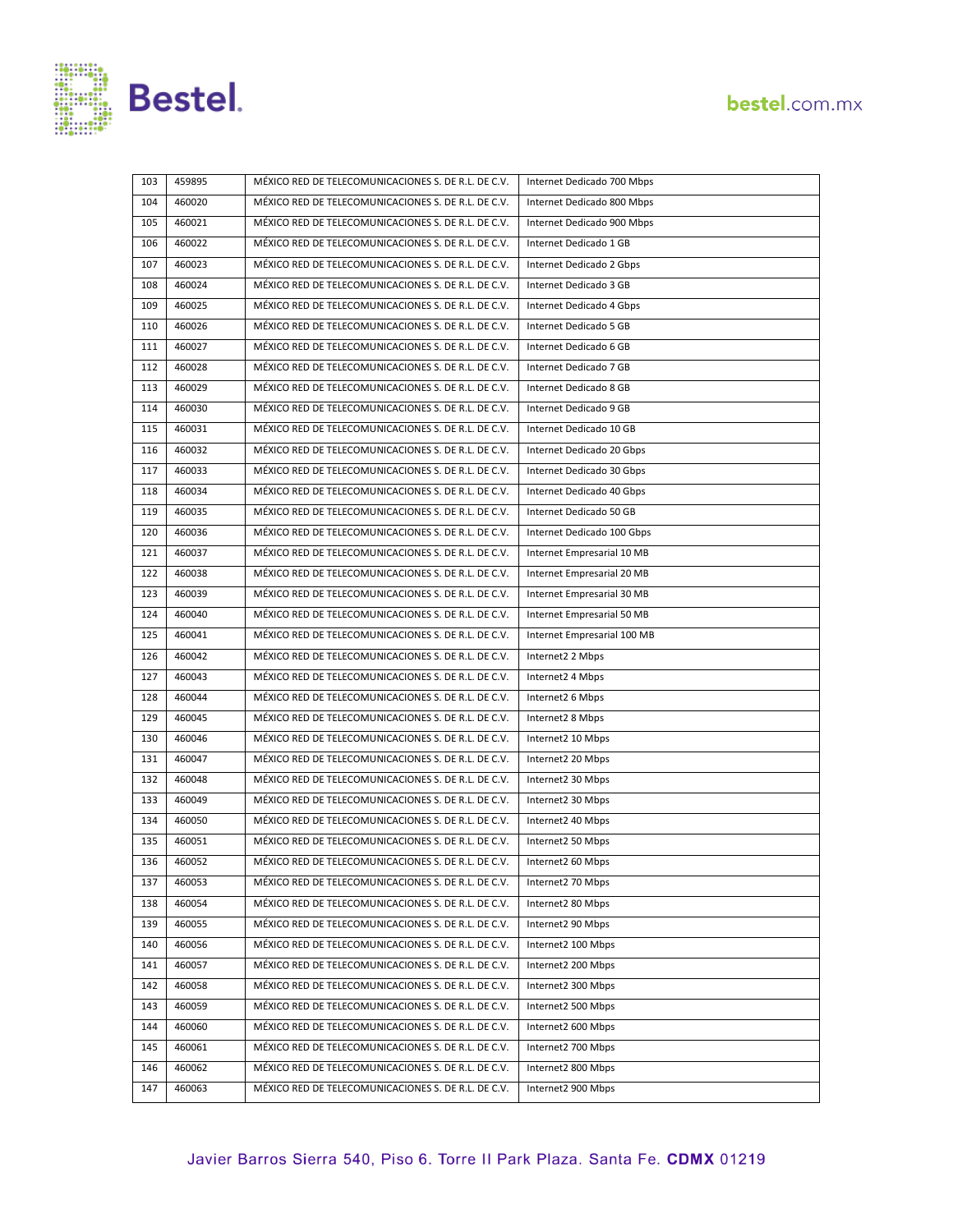

| 148 | 460064 | MÉXICO RED DE TELECOMUNICACIONES S. DE R.L. DE C.V. | Internet2 1 GB                              |
|-----|--------|-----------------------------------------------------|---------------------------------------------|
| 149 | 460065 | MÉXICO RED DE TELECOMUNICACIONES S. DE R.L. DE C.V. | Secure Fast Link 2 Mbps                     |
| 150 | 460066 | MÉXICO RED DE TELECOMUNICACIONES S. DE R.L. DE C.V. | Secure Fast Link 4 Mbps                     |
| 151 | 460067 | MÉXICO RED DE TELECOMUNICACIONES S. DE R.L. DE C.V. | Secure Fast Link 6 Mbps                     |
| 152 | 460068 | MÉXICO RED DE TELECOMUNICACIONES S. DE R.L. DE C.V. | Secure Fast Link 8 Mbps                     |
| 153 | 460069 | MÉXICO RED DE TELECOMUNICACIONES S. DE R.L. DE C.V. | Secure Fast Link 10 Mbps                    |
| 154 | 460070 | MÉXICO RED DE TELECOMUNICACIONES S. DE R.L. DE C.V. | Secure Fast Link 20 Mbps                    |
| 155 | 460071 | MÉXICO RED DE TELECOMUNICACIONES S. DE R.L. DE C.V. | Secure Fast Link 30 Mbps                    |
| 156 | 460072 | MÉXICO RED DE TELECOMUNICACIONES S. DE R.L. DE C.V. | Secure Fast Link 40 Mbps                    |
| 157 | 460073 | MÉXICO RED DE TELECOMUNICACIONES S. DE R.L. DE C.V. | Secure Fast Link 50 Mbps                    |
| 158 | 460074 | MÉXICO RED DE TELECOMUNICACIONES S. DE R.L. DE C.V. | Secure Fast Link 60 Mbps                    |
| 159 | 460075 | MÉXICO RED DE TELECOMUNICACIONES S. DE R.L. DE C.V. | Secure Fast Link 70 Mbps                    |
| 160 | 460076 | MÉXICO RED DE TELECOMUNICACIONES S. DE R.L. DE C.V. | Secure Fast Link 80 Mbps                    |
| 161 | 460077 | MÉXICO RED DE TELECOMUNICACIONES S. DE R.L. DE C.V. | Secure Fast Link 90 Mbps                    |
| 162 | 460078 | MÉXICO RED DE TELECOMUNICACIONES S. DE R.L. DE C.V. | Secure Fast Link 100 Mbps                   |
| 163 | 460079 | MÉXICO RED DE TELECOMUNICACIONES S. DE R.L. DE C.V. | Secure Fast Link 200 Mbps                   |
| 164 | 460080 | MÉXICO RED DE TELECOMUNICACIONES S. DE R.L. DE C.V. | Secure Fast Link 300 Mbps                   |
| 165 | 460081 | MÉXICO RED DE TELECOMUNICACIONES S. DE R.L. DE C.V. | Secure Fast Link 400 Mbps                   |
| 166 | 460082 | MÉXICO RED DE TELECOMUNICACIONES S. DE R.L. DE C.V. | Secure Fast Link 500 Mbps                   |
| 167 | 460083 | MÉXICO RED DE TELECOMUNICACIONES S. DE R.L. DE C.V. | Secure Fast Link 600 Mbps                   |
| 168 | 460084 | MÉXICO RED DE TELECOMUNICACIONES S. DE R.L. DE C.V. | Secure Fast Link 700 Mbps                   |
| 169 | 460085 | MÉXICO RED DE TELECOMUNICACIONES S. DE R.L. DE C.V. | Secure Fast Link 800 Mbps                   |
| 170 | 460086 | MÉXICO RED DE TELECOMUNICACIONES S. DE R.L. DE C.V. | Secure Fast Link 900 Mbps                   |
| 171 | 460087 | MÉXICO RED DE TELECOMUNICACIONES S. DE R.L. DE C.V. | Secure Fast Link 1 GB                       |
| 172 | 460088 | MÉXICO RED DE TELECOMUNICACIONES S. DE R.L. DE C.V. | Secure Fast Link 3 GB                       |
| 173 | 460089 | MÉXICO RED DE TELECOMUNICACIONES S. DE R.L. DE C.V. | <b>ALWAYS ON Essentials</b>                 |
| 174 | 460090 | MÉXICO RED DE TELECOMUNICACIONES S. DE R.L. DE C.V. | ALWAYS ON Oficina Extendida                 |
| 175 | 460091 | MÉXICO RED DE TELECOMUNICACIONES S. DE R.L. DE C.V. | ALWAYS ON Oficina Ejecutiva                 |
| 176 | 460092 | MÉXICO RED DE TELECOMUNICACIONES S. DE R.L. DE C.V. | Academic Bundle ALWAYS ON Essentials        |
| 177 | 460093 | MÉXICO RED DE TELECOMUNICACIONES S. DE R.L. DE C.V. | Academic Bundle ALWAYS ON Oficina Extendida |
| 178 | 460094 | MÉXICO RED DE TELECOMUNICACIONES S. DE R.L. DE C.V. | Academic Bundle ALWAYS ON Oficina Ejecutiva |

## **Tarifas vigentes de TELEVISIÓN INTERNACIONAL, S. A. de C. V.**

| #  | <b>Folio</b> | Operador                              | Denominación de Tarifa                                  |
|----|--------------|---------------------------------------|---------------------------------------------------------|
|    | 459166       | TELEVISIÓN INTERNACIONAL S.A. DE C.V. | Llamadas salientes a Números Locales y Nacionales Fijos |
|    | 459174       | TELEVISIÓN INTERNACIONAL S.A. DE C.V. | Minutos salientes a Números Celular Local y Nacional    |
|    | 459178       | TELEVISIÓN INTERNACIONAL S.A. DE C.V. | Llamadas entrantes a números 800 No Geográfico          |
|    | 459179       | TELEVISIÓN INTERNACIONAL S.A. DE C.V. | Minutos salientes a Números en Estados Unidos y Canadá  |
| -5 | 459185       | TELEVISIÓN INTERNACIONAL S.A. DE C.V. | Minutos salientes a Números en Centroamérica y Caribe   |
| 6  | 459188       | TELEVISIÓN INTERNACIONAL S.A. DE C.V. | Minutos salientes a Números en Sudamérica               |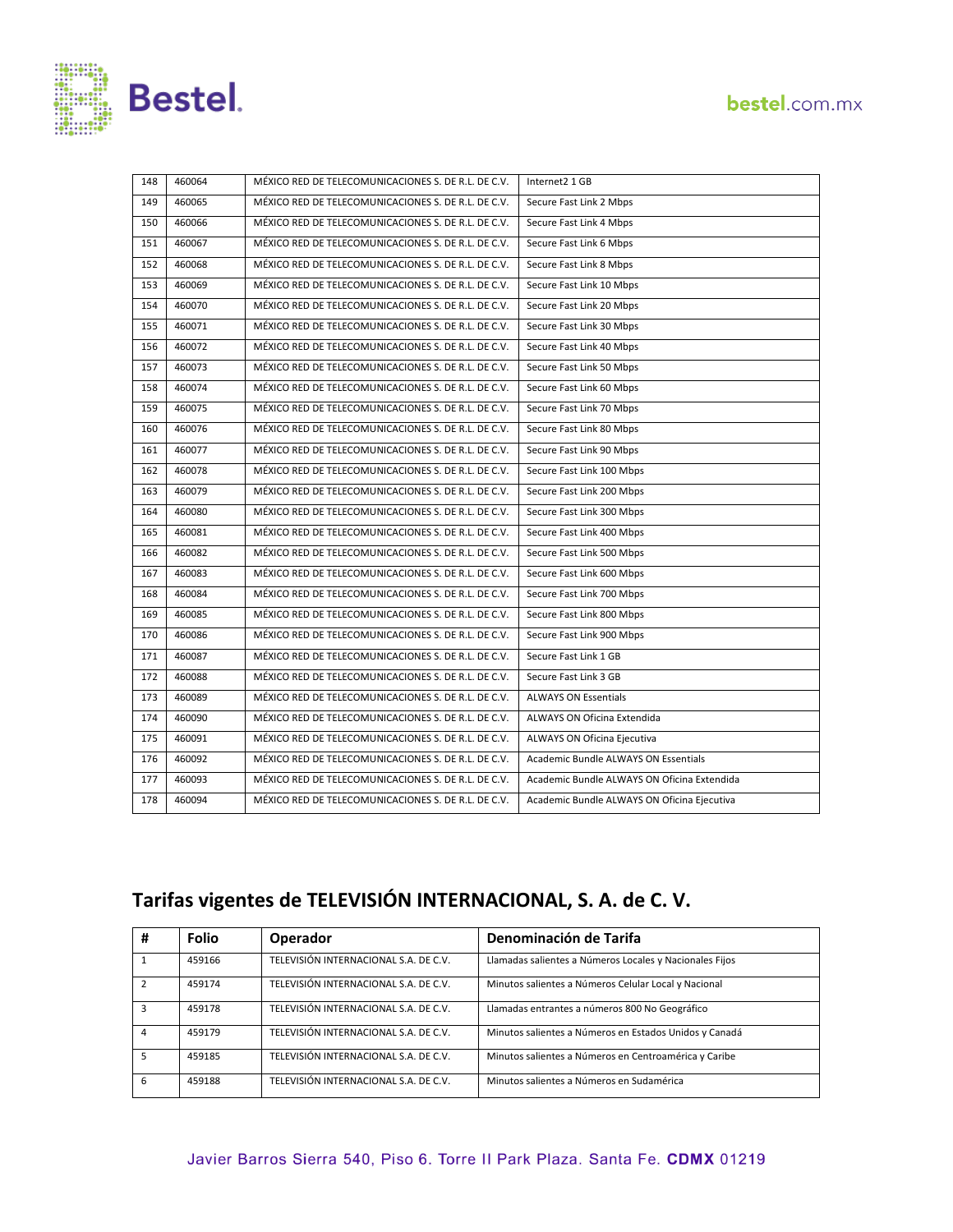

| 7  | 459191 | TELEVISIÓN INTERNACIONAL S.A. DE C.V. | Minutos salientes a Números en el resto del mundo           |
|----|--------|---------------------------------------|-------------------------------------------------------------|
| 8  | 459196 | TELEVISIÓN INTERNACIONAL S.A. DE C.V. | Minutos salientes a Números en Europa África y Mediterráneo |
| 9  | 459200 | TELEVISIÓN INTERNACIONAL S.A. DE C.V. | Minutos salientes a Números en Cuba                         |
| 10 | 459843 | TELEVISIÓN INTERNACIONAL S.A. DE C.V. | Internet Dedicado 2 Mbps                                    |
| 11 | 459849 | TELEVISIÓN INTERNACIONAL S.A. DE C.V. | Internet Dedicado 4 Mbps                                    |
| 12 | 459851 | TELEVISIÓN INTERNACIONAL S.A. DE C.V. | Internet Dedicado 6 Mbps                                    |
| 13 | 459854 | TELEVISIÓN INTERNACIONAL S.A. DE C.V. | Internet Dedicado 8 Mbps                                    |
| 14 | 459856 | TELEVISIÓN INTERNACIONAL S.A. DE C.V. | Internet Dedicado 10 Mbps                                   |
| 15 | 459858 | TELEVISIÓN INTERNACIONAL S.A. DE C.V. | Internet Dedicado 20 Mbps                                   |
| 16 | 459861 | TELEVISIÓN INTERNACIONAL S.A. DE C.V. | Internet Dedicado 30 Mbps                                   |
| 17 | 459865 | TELEVISIÓN INTERNACIONAL S.A. DE C.V. | Internet Dedicado 40 Mbps                                   |
| 18 | 459870 | TELEVISIÓN INTERNACIONAL S.A. DE C.V. | Internet Dedicado 50 Mbps                                   |
| 19 | 459873 | TELEVISIÓN INTERNACIONAL S.A. DE C.V. | Internet Dedicado 60 Mbps                                   |
| 20 | 459875 | TELEVISIÓN INTERNACIONAL S.A. DE C.V. | Internet Dedicado 70 Mbps                                   |
| 21 | 459876 | TELEVISIÓN INTERNACIONAL S.A. DE C.V. | Internet Dedicado 80 Mbps                                   |
| 22 | 459877 | TELEVISIÓN INTERNACIONAL S.A. DE C.V. | Internet Dedicado 90 Mbps                                   |
| 23 | 459878 | TELEVISIÓN INTERNACIONAL S.A. DE C.V. | Internet Dedicado 100 Mbps                                  |
| 24 | 459879 | TELEVISIÓN INTERNACIONAL S.A. DE C.V. | Internet Dedicado 200 Mbps                                  |
| 25 | 459881 | TELEVISIÓN INTERNACIONAL S.A. DE C.V. | Internet Dedicado 300 Mbps                                  |
| 26 | 459882 | TELEVISIÓN INTERNACIONAL S.A. DE C.V. | Internet Dedicado 400 Mbps                                  |
| 27 | 459885 | TELEVISIÓN INTERNACIONAL S.A. DE C.V. | Internet Dedicado 500 Mbps                                  |
| 28 | 459887 | TELEVISIÓN INTERNACIONAL S.A. DE C.V. | Internet Dedicado 600 Mbps                                  |
| 29 | 459891 | TELEVISIÓN INTERNACIONAL S.A. DE C.V. | Internet Dedicado 700 Mbps                                  |
| 30 | 459894 | TELEVISIÓN INTERNACIONAL S.A. DE C.V. | Internet Dedicado 800 Mbps                                  |
| 31 | 459896 | TELEVISIÓN INTERNACIONAL S.A. DE C.V. | Internet Dedicado 900 Mbps                                  |
| 32 | 459900 | TELEVISIÓN INTERNACIONAL S.A. DE C.V. | Internet Dedicado 3000 Mbps                                 |
| 33 | 459902 | TELEVISIÓN INTERNACIONAL S.A. DE C.V. | Internet Dedicado 2000 Mbps                                 |
| 34 | 459903 | TELEVISIÓN INTERNACIONAL S.A. DE C.V. | Internet Dedicado 1000 Mbps                                 |
| 35 | 459905 | TELEVISIÓN INTERNACIONAL S.A. DE C.V. | Internet Dedicado 4000 Mbps                                 |
| 36 | 459907 | TELEVISIÓN INTERNACIONAL S.A. DE C.V. | Internet Dedicado 5000 Mbps                                 |
| 37 | 459908 | TELEVISIÓN INTERNACIONAL S.A. DE C.V. | Internet Dedicado 6000 Mbps                                 |
| 38 | 459911 | TELEVISIÓN INTERNACIONAL S.A. DE C.V. | Internet Dedicado 7000 Mbps                                 |
| 39 | 459913 | TELEVISIÓN INTERNACIONAL S.A. DE C.V. | Internet Dedicado 8000 Mbps                                 |
| 40 | 459915 | TELEVISIÓN INTERNACIONAL S.A. DE C.V. | Internet Dedicado 9000 Mbps                                 |
| 41 | 459916 | TELEVISIÓN INTERNACIONAL S.A. DE C.V. | Internet Dedicado 10,000 Mbps                               |
| 42 | 459918 | TELEVISIÓN INTERNACIONAL S.A. DE C.V. | Internet Dedicado 20,000 Mbps                               |
| 43 | 459920 | TELEVISIÓN INTERNACIONAL S.A. DE C.V. | Internet Dedicado 30,000 Mbps                               |
| 44 | 459922 | TELEVISIÓN INTERNACIONAL S.A. DE C.V. | Internet Dedicado 40,000 Mbps                               |
| 45 | 459924 | TELEVISIÓN INTERNACIONAL S.A. DE C.V. | Internet Dedicado 50,000 Mbps                               |